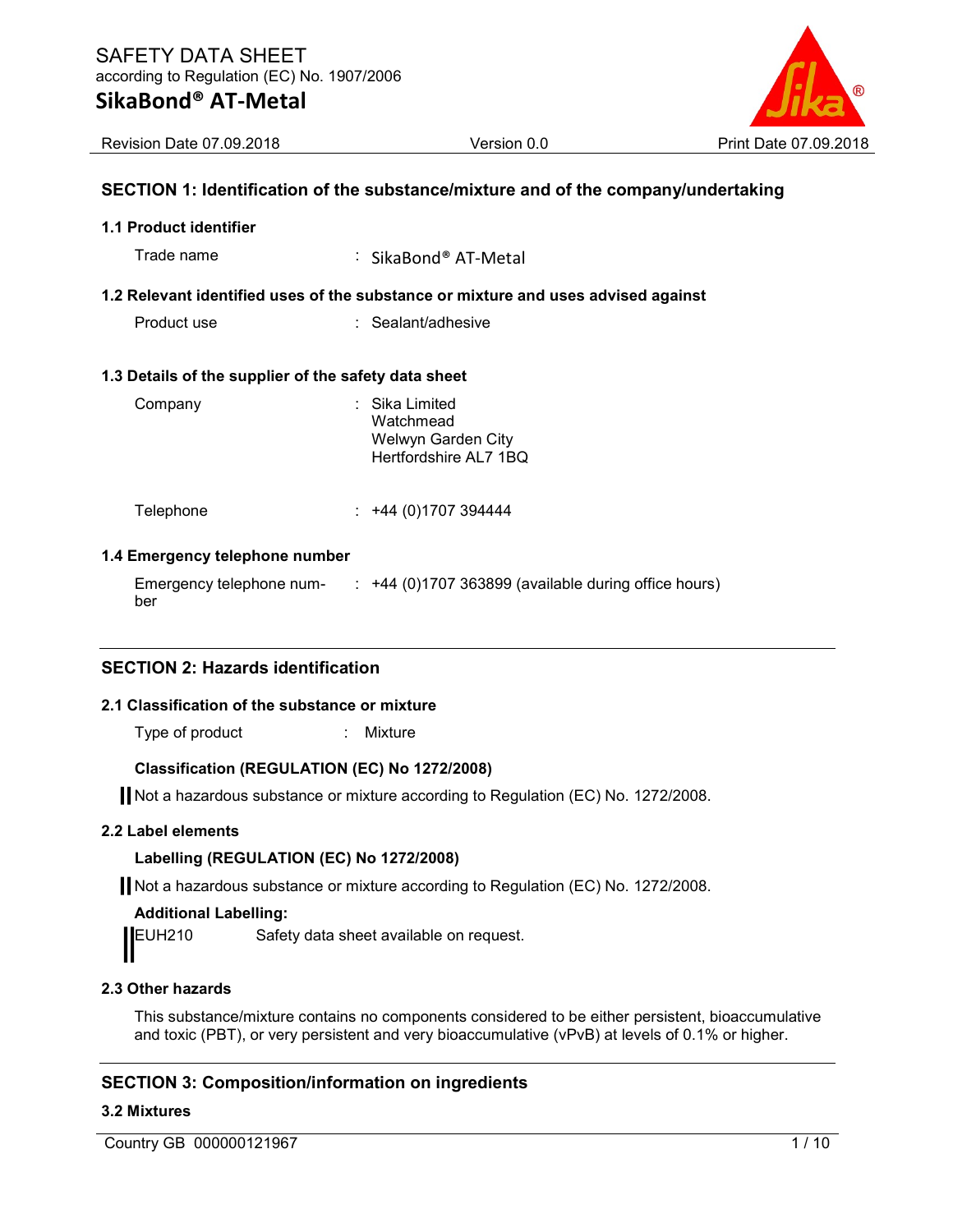# SAFETY DATA SHEET according to Regulation (EC) No. 1907/2006

# SikaBond® AT-Metal

Revision Date 07.09.2018 **Version 0.0** Print Date 07.09.2018

#### Hazardous components

| Chemical name<br>CAS-No.<br>EC-No.<br><b>Registration number</b>                                                                                  | Classification<br>(REGULATION (EC)<br>No 1272/2008) | Concentration<br>$\lceil\% \rceil$ |
|---------------------------------------------------------------------------------------------------------------------------------------------------|-----------------------------------------------------|------------------------------------|
| Hydrocarbons, C13-C23, n-alkanes, isoalkanes, cyclics,<br>$\vert$ < 0.03% aromatics<br>932-078-5<br>l <b>l</b> 265-148-2<br>01-2119552497-29-XXXX | Asp. Tox.1; H304                                    | $>= 2.5 - 5$                       |
| Urea, N, N"-(methylenedi-4, 1-phenylene) bis [N'-butyl-<br>77703-56-1<br><b>I4</b> 16-600-4<br>01-0000016345-72-XXXX                              | Aquatic Chronic4;<br>H413                           | $>= 1 - 2.5$                       |

For the full text of the H-Statements mentioned in this Section, see Section 16.

# SECTION 4: First aid measures

#### 4.1 Description of first aid measures

| General advice          | : No hazards which require special first aid measures.                                                                                                                            |
|-------------------------|-----------------------------------------------------------------------------------------------------------------------------------------------------------------------------------|
| If inhaled              | : Move to fresh air.                                                                                                                                                              |
| In case of skin contact | : Take off contaminated clothing and shoes immediately.<br>Wash off with soap and plenty of water.                                                                                |
| In case of eye contact  | : Remove contact lenses.<br>Keep eye wide open while rinsing.                                                                                                                     |
| If swallowed            | : Do not induce vomiting without medical advice.<br>Rinse mouth with water.<br>Do not give milk or alcoholic beverages.<br>Never give anything by mouth to an unconscious person. |
|                         | 4.2 Most important symptoms and effects, both acute and delayed                                                                                                                   |
| Symptoms                | : See Section 11 for more detailed information on health effects<br>and symptoms.                                                                                                 |
| <b>Risks</b>            | : No known significant effects or hazards.                                                                                                                                        |
|                         | 4.3 Indication of any immediate medical attention and special treatment needed                                                                                                    |
| Treatment               | : Treat symptomatically.                                                                                                                                                          |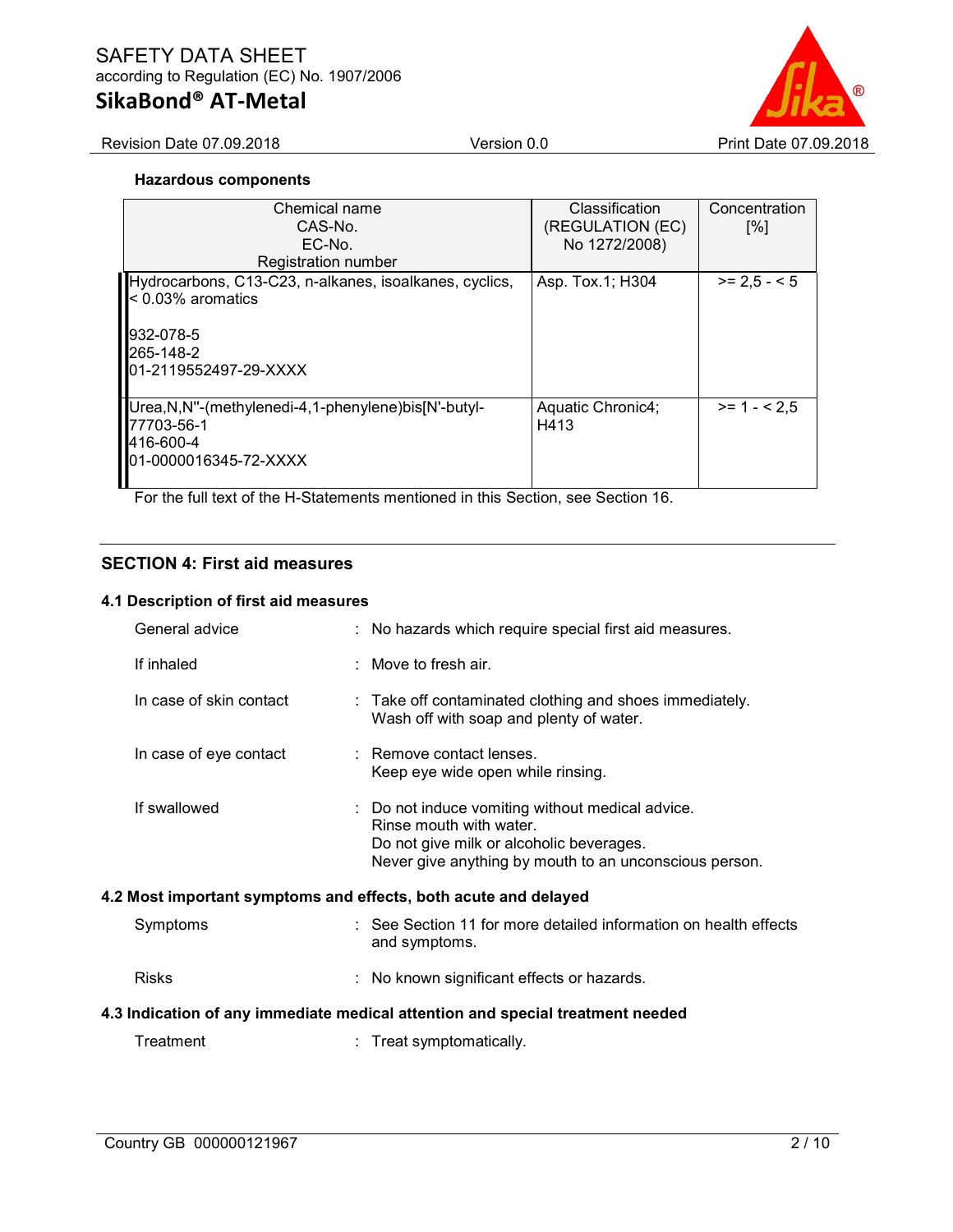

Revision Date 07.09.2018 Version 0.0 Print Date 07.09.2018

# SECTION 5: Firefighting measures

#### 5.1 Extinguishing media

| Suitable extinguishing media | : In case of fire, use water/water spray/water jet/carbon diox- |
|------------------------------|-----------------------------------------------------------------|
|                              | ide/sand/foam/alcohol resistant foam/chemical powder for        |
|                              | extinction.                                                     |

#### 5.2 Special hazards arising from the substance or mixture

|      | Hazardous combustion prod- : No hazardous combustion products are known |
|------|-------------------------------------------------------------------------|
| ucts |                                                                         |
|      |                                                                         |

# 5.3 Advice for firefighters

| for firefighters    | Special protective equipment : In the event of fire, wear self-contained breathing apparatus. |
|---------------------|-----------------------------------------------------------------------------------------------|
| Further information | : Standard procedure for chemical fires.                                                      |

# SECTION 6: Accidental release measures

## 6.1 Personal precautions, protective equipment and emergency procedures

|  | Personal precautions |  | For personal protection see section 8. |
|--|----------------------|--|----------------------------------------|
|--|----------------------|--|----------------------------------------|

#### 6.2 Environmental precautions

| Environmental precautions<br>No special environmental precautions required. |
|-----------------------------------------------------------------------------|
|-----------------------------------------------------------------------------|

# 6.3 Methods and materials for containment and cleaning up

| Methods for cleaning up | Wipe up with absorbent material (e.g. cloth, fleece). |
|-------------------------|-------------------------------------------------------|
|                         | Keep in suitable, closed containers for disposal.     |

# 6.4 Reference to other sections

For personal protection see section 8.

# SECTION 7: Handling and storage

#### 7.1 Precautions for safe handling

| Advice on safe handling                            | $\therefore$ For personal protection see section 8. No special handling<br>advice required. Follow standard hygiene measures when<br>handling chemical products |  |
|----------------------------------------------------|-----------------------------------------------------------------------------------------------------------------------------------------------------------------|--|
| Advice on protection against<br>fire and explosion | : Normal measures for preventive fire protection.                                                                                                               |  |
| Hygiene measures                                   | : When using do not eat or drink. When using do not smoke.                                                                                                      |  |
| Country GB 000000121967                            |                                                                                                                                                                 |  |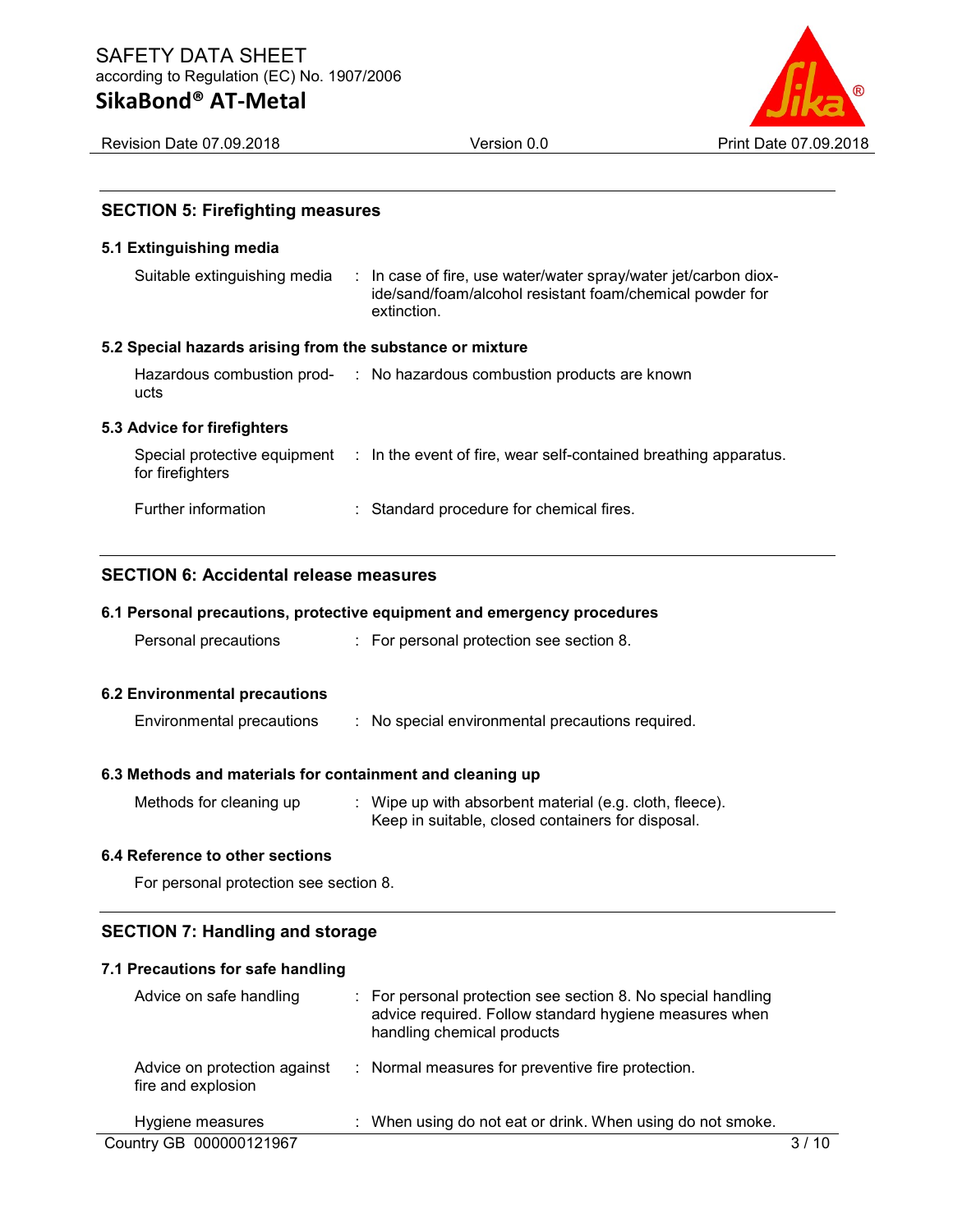

Revision Date 07.09.2018 **Version 0.0** Print Date 07.09.2018

# 7.2 Conditions for safe storage, including any incompatibilities

| Requirements for storage<br>areas and containers | : Keep container tightly closed in a dry and well-ventilated<br>place. Store in accordance with local regulations. |
|--------------------------------------------------|--------------------------------------------------------------------------------------------------------------------|
| Advice on common storage                         | : No special restrictions on storage with other products.                                                          |
| Other data                                       | : No decomposition if stored and applied as directed.                                                              |
| 7.3 Specific end use(s)                          |                                                                                                                    |
| Specific use(s)                                  | : Consult most current local Product Data Sheet prior to any<br>use.                                               |

# SECTION 8: Exposure controls/personal protection

# 8.1 Control parameters

Contains no substances with occupational exposure limit values.

## 8.2 Exposure controls

| Personal protective equipment          |  |                                                                                                                                                                                                                     |  |
|----------------------------------------|--|---------------------------------------------------------------------------------------------------------------------------------------------------------------------------------------------------------------------|--|
| Eye protection                         |  | : Safety glasses                                                                                                                                                                                                    |  |
| Hand protection                        |  | : Chemical-resistant, impervious gloves complying with an ap-<br>proved standard must be worn at all times when handling<br>chemical products. Reference number EN 374. Follow manu-<br>facturer specifications.    |  |
|                                        |  | Butyl rubber/nitrile rubber gloves (0,4 mm),<br>Recommended: Butyl rubber/nitrile rubber gloves.                                                                                                                    |  |
| Skin and body protection               |  | : Protective clothing (e.g. Safety shoes acc. to EN ISO 20345,<br>long-sleeved working clothing, long trousers). Rubber aprons<br>and protective boots are additionaly recommended for mixing<br>and stirring work. |  |
| Respiratory protection                 |  | : No special measures required.                                                                                                                                                                                     |  |
| <b>Environmental exposure controls</b> |  |                                                                                                                                                                                                                     |  |
| General advice                         |  | : No special environmental precautions required.                                                                                                                                                                    |  |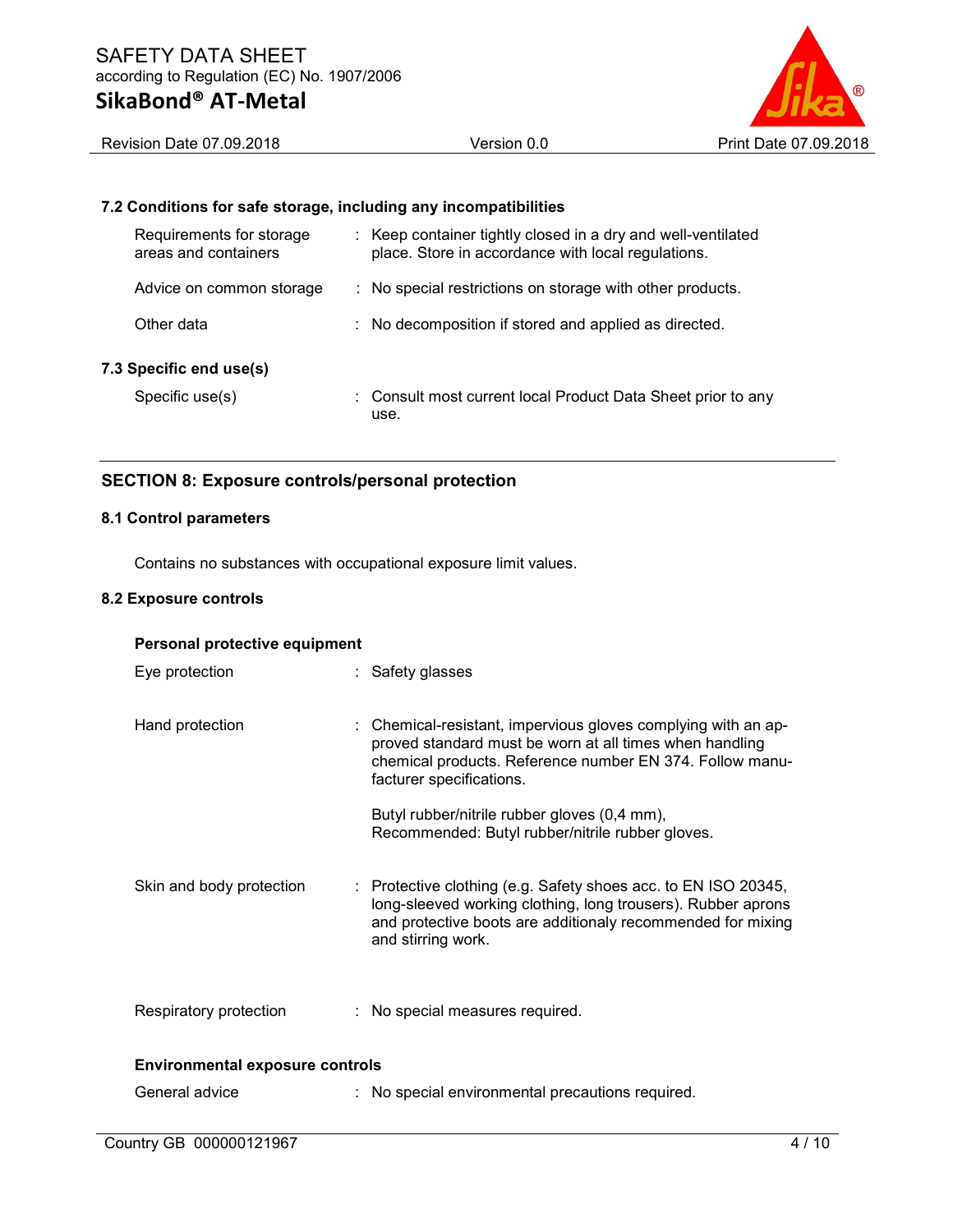

# SECTION 9: Physical and chemical properties

# 9.1 Information on basic physical and chemical properties

| Appearance                                 |                       | paste                                |
|--------------------------------------------|-----------------------|--------------------------------------|
| Colour                                     |                       | various                              |
| Odour                                      |                       | very faint                           |
| <b>Odour Threshold</b>                     |                       | No data available                    |
| Flash point                                |                       | >101 °C                              |
| Autoignition temperature                   | t.                    | No data available                    |
| Decomposition temperature                  | t.                    | No data available                    |
| Lower explosion limit (Vol-%)              | t.                    | No data available                    |
| Upper explosion limit (Vol-%)              | $\mathbb{Z}^{\times}$ | No data available                    |
| Flammability                               |                       | No data available                    |
| <b>Explosive properties</b>                |                       | No data available                    |
| Oxidizing properties                       | t.                    | No data available                    |
| рH                                         | t                     | No data available                    |
| Melting point/range / Freez-               | t,                    | No data available                    |
| ing point<br>Boiling point/boiling range   | ÷                     | No data available                    |
| Vapour pressure                            | t,                    | $0,01$ hPa                           |
| Density                                    |                       | ca.1,38 g/cm3<br>at 20 °C            |
| Water solubility                           | t.                    | insoluble                            |
| Partition coefficient: n-<br>octanol/water |                       | No data available                    |
| Viscosity, dynamic                         |                       | No data available                    |
| Viscosity, kinematic                       |                       | $> 20,5$ mm2/s<br>at 40 $^{\circ}$ C |
| Relative vapour density                    |                       | No data available                    |
| Evaporation rate                           |                       | No data available                    |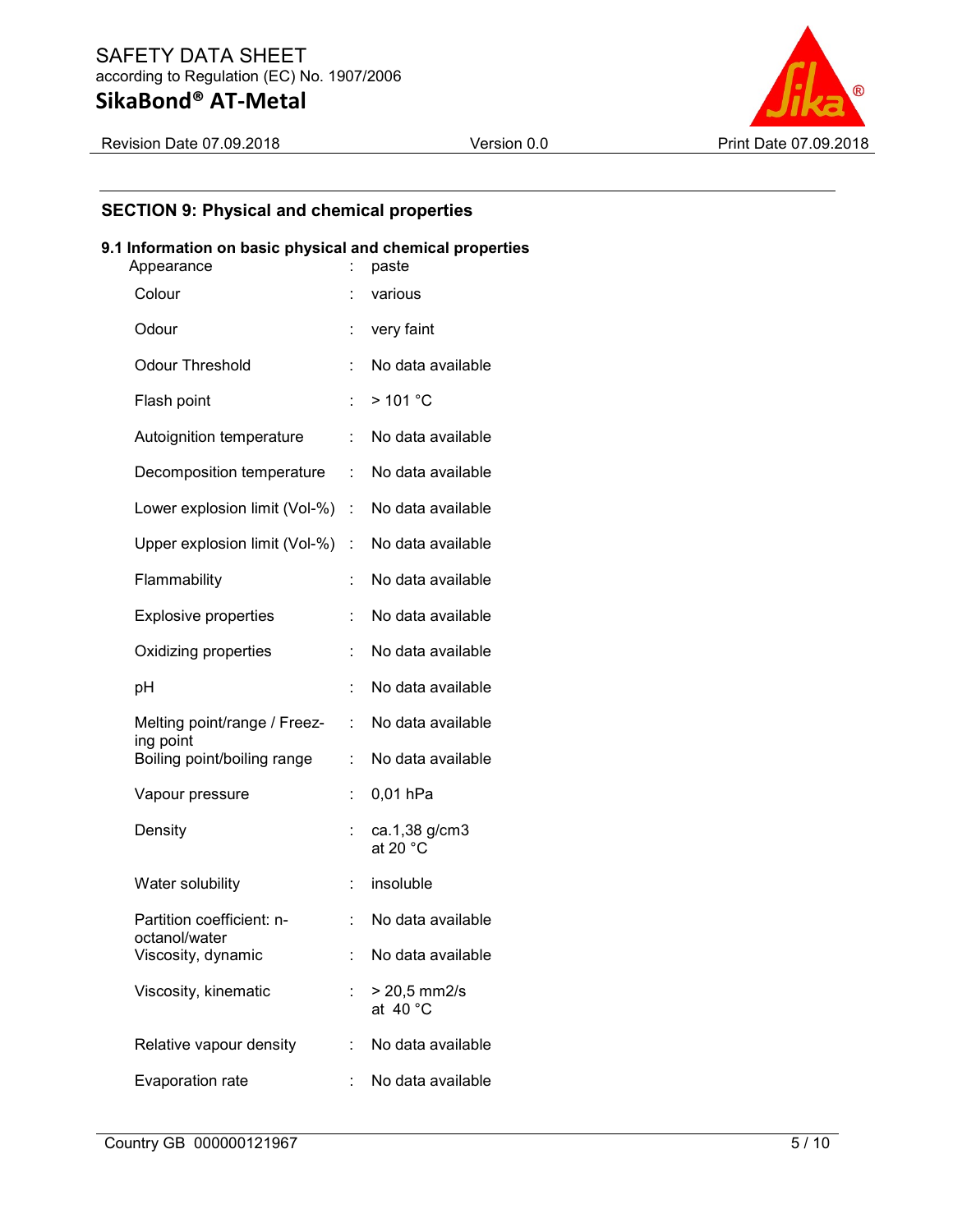Revision Date 07.09.2018 **Version 0.0 Print Date 07.09.2018 Print Date 07.09.2018** 

# 9.2 Other information

No data available

# SECTION 10: Stability and reactivity

#### 10.1 Reactivity

No dangerous reaction known under conditions of normal use.

#### 10.2 Chemical stability

The product is chemically stable.

#### 10.3 Possibility of hazardous reactions

Hazardous reactions : No hazards to be specially mentioned.

#### 10.4 Conditions to avoid

| Conditions to avoid | No data available |
|---------------------|-------------------|
|---------------------|-------------------|

#### 10.5 Incompatible materials

Materials to avoid : No data available

#### 10.6 Hazardous decomposition products

# SECTION 11: Toxicological information

#### 11.1 Information on toxicological effects

#### Acute toxicity

Not classified based on available information.

#### Skin corrosion/irritation

Not classified based on available information.

#### Serious eye damage/eye irritation

Not classified based on available information.

#### Respiratory or skin sensitisation

Skin sensitisation: Not classified based on available information. Respiratory sensitisation: Not classified based on available information.

#### Germ cell mutagenicity

Not classified based on available information.

#### **Carcinogenicity**

Not classified based on available information.

#### Reproductive toxicity

Not classified based on available information.

# STOT - single exposure

Not classified based on available information.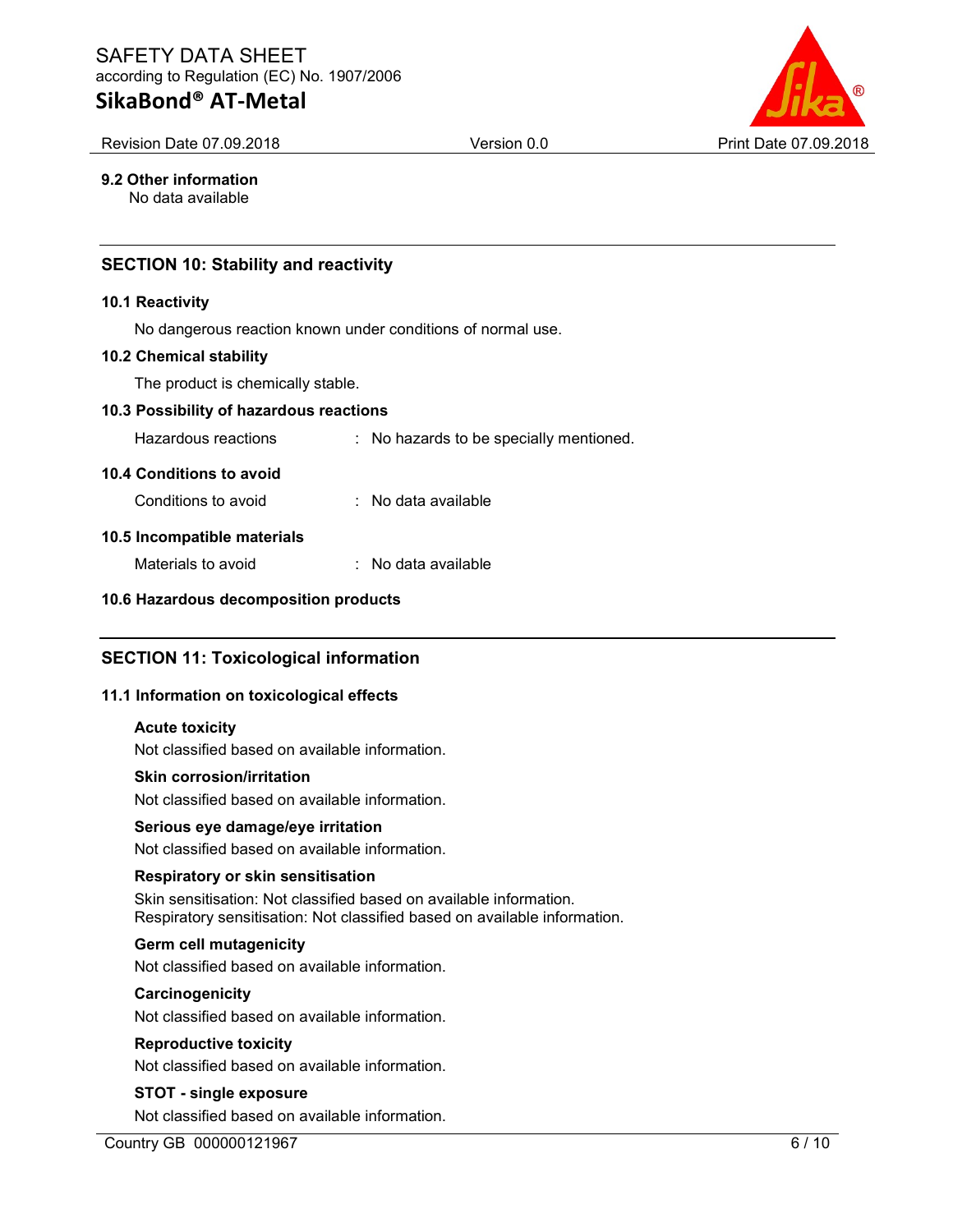

#### Revision Date 07.09.2018 **Version 0.0 Print Date 07.09.2018 Print Date 07.09.2018**

#### STOT - repeated exposure

Not classified based on available information.

#### Aspiration toxicity

Not classified based on available information.

# SECTION 12: Ecological information

#### 12.1 Toxicity

### Components:

#### Urea,N,N''-(methylenedi-4,1-phenylene)bis[N'-butyl- :

| Toxicity to fish                                       | $\therefore$ LC50: > 250 mg/l, 96 h, Brachydanio rerio (zebrafish)                       |
|--------------------------------------------------------|------------------------------------------------------------------------------------------|
| Toxicity to daphnia and other<br>aquatic invertebrates | $\therefore$ EC50: > 100 mg/l, 48 h, Daphnia magna (Water flea)                          |
| Toxicity to algae                                      | $\therefore$ EC50: > 100 mg/l, 72 h, Raphidocelis subcapitata (freshwater<br>green alga) |

#### 12.2 Persistence and degradability

No data available

#### 12.3 Bioaccumulative potential

No data available

#### 12.4 Mobility in soil

No data available

# 12.5 Results of PBT and vPvB assessment

#### Product:

Assessment : This substance/mixture contains no components considered to be either persistent, bioaccumulative and toxic (PBT), or very persistent and very bioaccumulative (vPvB) at levels of 0.1% or higher.

#### 12.6 Other adverse effects

#### Product:

Additional ecological information : There is no data available for this product.

# SECTION 13: Disposal considerations

#### 13.1 Waste treatment methods

Product : The generation of waste should be avoided or minimized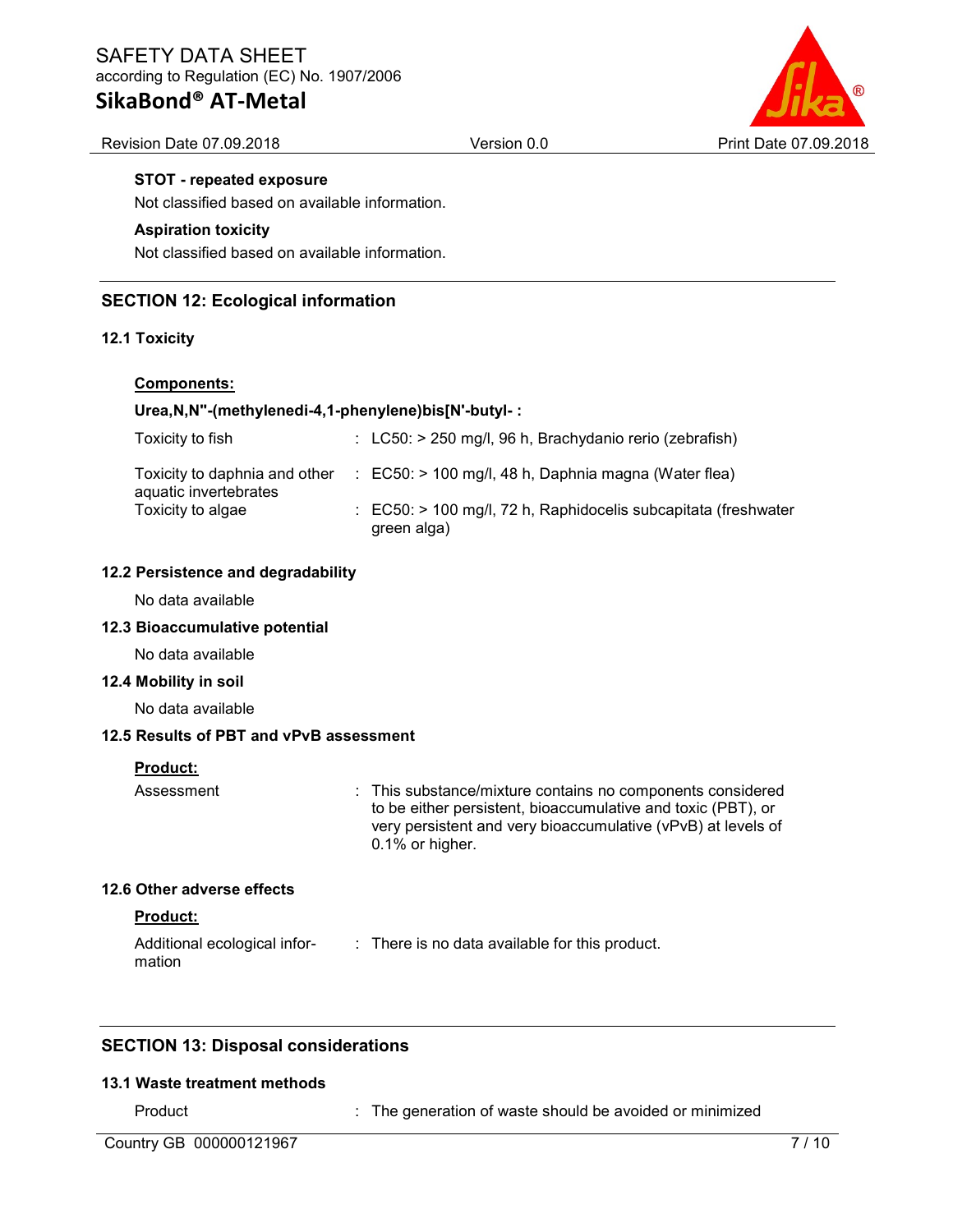| Revision Date 07.09.2018 | Version 0.0                                                                                                                                                                                                                 | Print Date 07.09.2018 |
|--------------------------|-----------------------------------------------------------------------------------------------------------------------------------------------------------------------------------------------------------------------------|-----------------------|
|                          | wherever possible.                                                                                                                                                                                                          |                       |
|                          | Empty containers or liners may retain some product residues.                                                                                                                                                                |                       |
|                          | This material and its container must be disposed of in a safe<br>way.                                                                                                                                                       |                       |
|                          | Dispose of surplus and non-recyclable products via a licensed<br>waste disposal contractor.                                                                                                                                 |                       |
|                          | Disposal of this product, solutions and any by-products should<br>at all times comply with the requirements of environmental<br>protection and waste disposal legislation and any regional<br>local authority requirements. |                       |
|                          | Avoid dispersal of spilled material and runoff and contact with<br>soil, waterways, drains and sewers.                                                                                                                      |                       |
| European Waste Catalogue | $\therefore$ 08 04 10 waste adhesives and sealants other than those<br>mentioned in 08 04 09                                                                                                                                |                       |

# SECTION 14: Transport information

# 14.1 UN number

Not regulated as a dangerous good

#### 14.2 UN proper shipping name

Not regulated as a dangerous good

#### 14.3 Transport hazard class(es)

Not regulated as a dangerous good

#### 14.4 Packing group

Not regulated as a dangerous good

# 14.5 Environmental hazards

Not regulated as a dangerous good

# 14.6 Special precautions for user

No data available

#### 14.7 Transport in bulk according to Annex II of Marpol and the IBC Code

Not applicable

# SECTION 15: Regulatory information

#### 15.1 Safety, health and environmental regulations/legislation specific for the substance or mixture

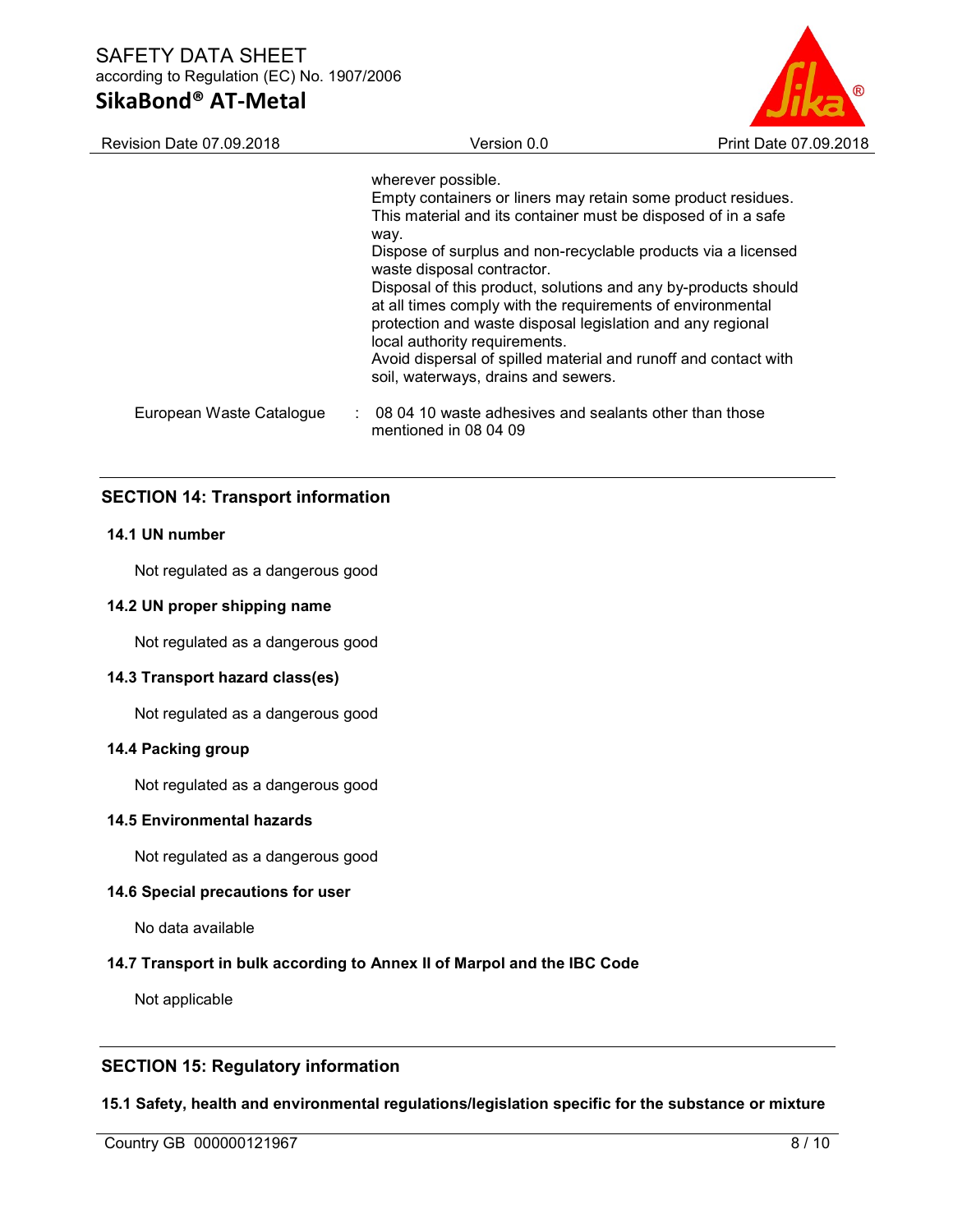# SAFETY DATA SHEET according to Regulation (EC) No. 1907/2006

SikaBond® AT-Metal

| <b>Revision Date 07.09.2018</b>                                                                                                                      | Version 0.0                                                                                                                                                                                                 |  | Print Date 07.09.2018                                                                                                                                                |
|------------------------------------------------------------------------------------------------------------------------------------------------------|-------------------------------------------------------------------------------------------------------------------------------------------------------------------------------------------------------------|--|----------------------------------------------------------------------------------------------------------------------------------------------------------------------|
| <b>Prohibition/Restriction</b><br>International Chemical Weapons Convention (CWC)<br>Schedules of Toxic Chemicals and Precursors                     |                                                                                                                                                                                                             |  | : Not applicable                                                                                                                                                     |
| REACH - Candidate List of Substances of Very High<br>Concern for Authorisation (Article 59).                                                         |                                                                                                                                                                                                             |  | None of the components are listed<br>$(=>0.1\%).$                                                                                                                    |
| REACH - List of substances subject to authorisation<br>(Annex XIV)                                                                                   |                                                                                                                                                                                                             |  | : Not applicable                                                                                                                                                     |
| REACH - Restrictions on the manufacture, placing on<br>the market and use of certain dangerous substances,<br>preparations and articles (Annex XVII) |                                                                                                                                                                                                             |  | Conditions of restriction for the fol-<br>lowing entries should be considered:<br>1,2-Benzenedicarboxylic acid, di-C9-<br>11-branched alkyl esters, C10-rich<br>(52) |
| <b>REACH Information:</b>                                                                                                                            | All substances contained in our Products are<br>- registered by our upstream suppliers, and/or<br>- registered by us, and/or<br>- excluded from the regulation, and/or<br>- exempted from the registration. |  |                                                                                                                                                                      |
|                                                                                                                                                      |                                                                                                                                                                                                             |  | Seveso III: Directive 2012/18/EU of the European Parliament and of the Council on the control of ma-                                                                 |

Seveso III: Directive 2012/18/EU of the European Parliament and of the Council on the control of major-accident hazards involving dangerous substances. Not applicable

| VOC-CH (VOCV)    | : $0,04%$<br>no VOC duties |
|------------------|----------------------------|
| VOC-EU (solvent) | $: 0.04 \%$                |

If other regulatory information applies that is not already provided elsewhere in the Safety Data Sheet, then it is described in this subsection.

| Health, safety and environ-<br>mental regulation/legislation<br>specific for the substance or<br>mixture: | : Environmental Protection Act 1990 & Subsidiary Regulations<br>Health and Safety at Work Act 1974 & Subsidiary Regulations<br>Control of Substances Hazardous to Health Regulations<br>(COSHH)<br>May be subject to the Control of Major Accident Hazards<br>Regulations (COMAH), and amendments. |
|-----------------------------------------------------------------------------------------------------------|----------------------------------------------------------------------------------------------------------------------------------------------------------------------------------------------------------------------------------------------------------------------------------------------------|
| Other regulations                                                                                         | : Take note of Directive 92/85/EEC regarding maternity protec-<br>tion or stricter national regulations, where applicable.                                                                                                                                                                         |

# 15.2 Chemical safety assessment

No Chemical Safety Assessment has been carried out for this mixture by the supplier.